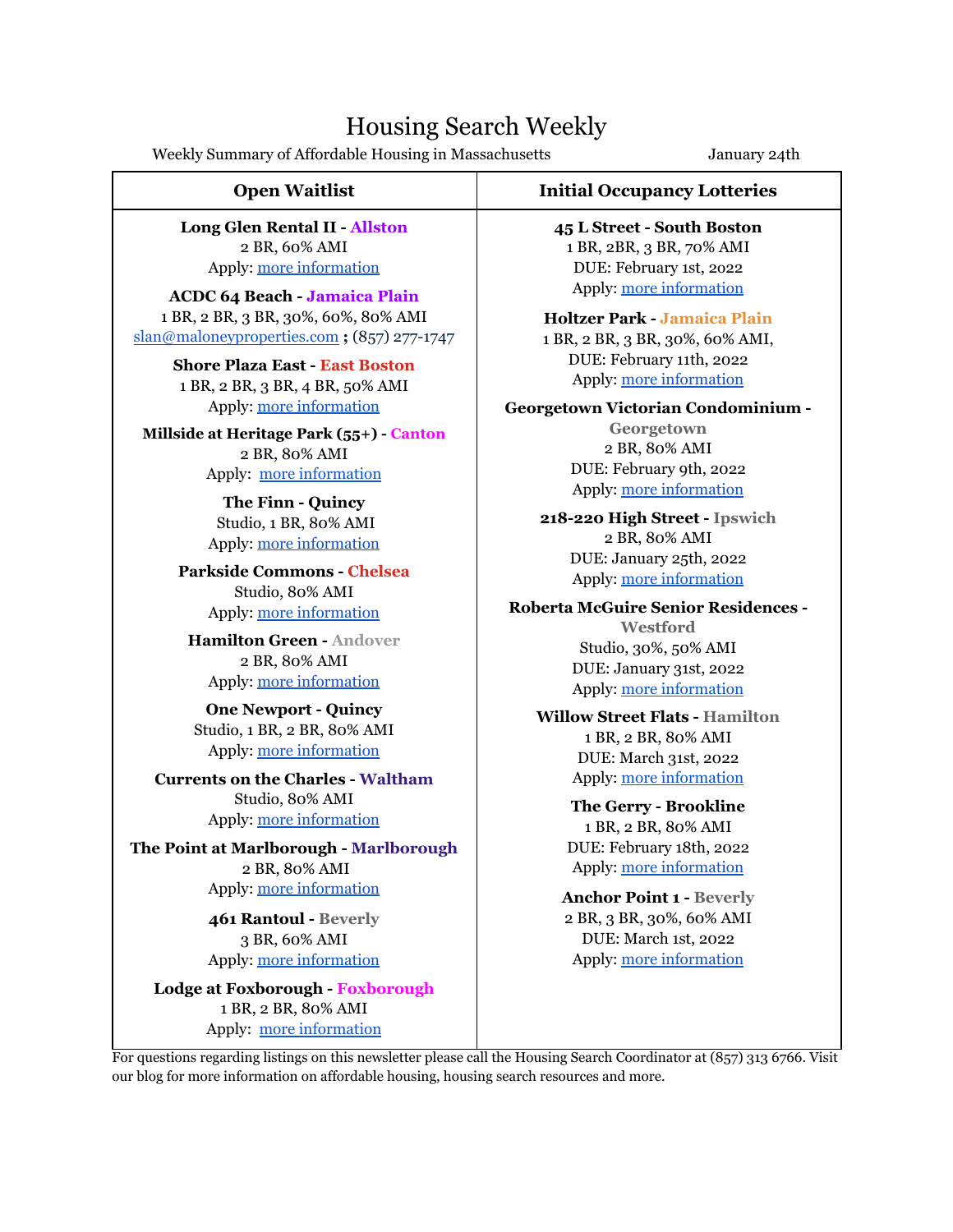## **First Come First Serve Apartments Open Waitlist**

**Sudbury Apartments - Boston** 3 BR, 70% AMI Apply: more [information](https://www.boston.gov/sites/default/files/metrolist_pdf/2020/07/the-sudbury-bpda-income-restricted-unit-information.pdf)

**Sudbury Apartment - Downtown** 3 BR, 70% AMI Apply: more [information](https://www.waboston.com/portfolio/14-management/massachusetts/8-shore-plaza-east)

> **Traders Row - Salem** 1 BR, 2 BR, 80% AMI Apply: more [information](https://www.tradersrow.com/)

**Avalon Woburn - Woburn** 1 BR, 80% AMI Apply: more [information](https://www.boston.gov/sites/default/files/metrolist_pdf/2020/07/avalon-woburn-2021-flyer-3.pdf)

**Oxford Ping On - Boston** Studio, 60% AMI Apply: more [information](https://www.boston.gov/sites/default/files/metrolist_pdf/2020/07/oxford-flyer-10.21.pdf)

**Albany Street Apartments - South End** 1 BR, 80% AMI Apply: more [information](https://www.boston.gov/metrolist/search/housing/albany-street-apartments?ami=0-80&type=rent&assignment=first)

**35 @ Eight Sixty - Roxbury** Studio, 60% AMI [35at860@trinitymanagementcompany.com;](mailto:35at860@trinitymanagementcompany.com) (617) 398-2610

> **Modera Marshfield - Marshfield** 2 BR, 80% AMI Apply: more [information](https://sebhousing.com/property/marshfield-modera/)

**Lodge at Ames Pond - Tewksbury** 1 BR, 80% AMI [dlooney@udr.com;](mailto:dlooney@udr.com) (978) 595-1477

**Commonwealth Residences- Wayland** 2 BR, 80% AMI Apply: more [information](https://mcohousingservices.com/pdfs/rentals/commonwealthresidences-application.pdf)

**Essex Loft - Salem** 1 BR, 2 BR, 80% AMI Apply: more [information](https://www.maloneyrealestate.com/affordable-essex-lofts-waitinglist)

**Eaves Burlington - Burlington** 1 BR, 2 BR, 80% AMI DUE: February 15th, 2022 Apply: more [information](https://www.boston.gov/sites/default/files/metrolist_pdf/2020/07/eaves-burlington-affordable-housing-questionnaire.pdf)

**Orchards Apartments - Marlborough** 2 BR, 80% AMI Apply: more [information](https://www.maloneyrealestate.com/affordable-orchard-apartments-marlboro)

**American Legion Highway - Roslindale** 3 BR, 60% AMI [jfreeman@maloneyproperties.com;](mailto:jfreeman@maloneyproperties.com) (617) 296-5700

**Cloverleaf Apartments - Natick** 2 BR, 80% AMI Apply: more [information](https://sebhousing.com/property/cloverleaf/)

> **Prynne Hill - Canton** 1 BR, 80% AMI Apply: more [information](https://www.maloneyrealestate.com/Affordable-apartments-prynne-hills-massachusetts?utm_campaign=website&utm_source=sendgrid.com&utm_medium=email)

**Dwell 85 - Bridgewater** 2 BR, 80% AMI Apply: more [information](https://sebhousing.com/property/bridgewater-dwell85/)

**Rosemont Square Apartments - Randolph** 1 BR, 80% AMI Apply: more [information](https://sebhousing.com/property/rosemont-square-apartments/)

> **Avalon Natick - Natick** 1 BR, 2 BR, 80% AM Apply: more [information](https://www.boston.gov/sites/default/files/metrolist_pdf/2020/07/avalon-natick-questionnaire.pdf)

**West Square - South Boston** 1 BR, 70% AMI [patrick.sennott@akelius.us](mailto:patrick.sennott@akelius.us) ; (617) 330-9378

**One Back Bay - Back Bay** Studio, 1 BR, 2 BR, 40%, 50% AMI Apply: more [information](https://www.boston.gov/sites/default/files/file/2021/09/One%20Back%20Bay%20Info.%20Sheet%209.1.2021.pdf)

| <b>Housing Search Glossary</b>                                                                                                                                                                                                                                                                            | <b>Important Housing News</b>                                                       |
|-----------------------------------------------------------------------------------------------------------------------------------------------------------------------------------------------------------------------------------------------------------------------------------------------------------|-------------------------------------------------------------------------------------|
| <b>Lottery:</b> Housing search opportunities listed as lotteries occur when a property is<br>lling recently constructed units or opening a waitlist that has pre-viously been<br>closed. After filling out an application tenants will be randomly selected for units<br>and/or placed on a waiting list. | <b>Massachusetts COVID-19 Eviction</b><br>Information<br><b>Recent Housing News</b> |